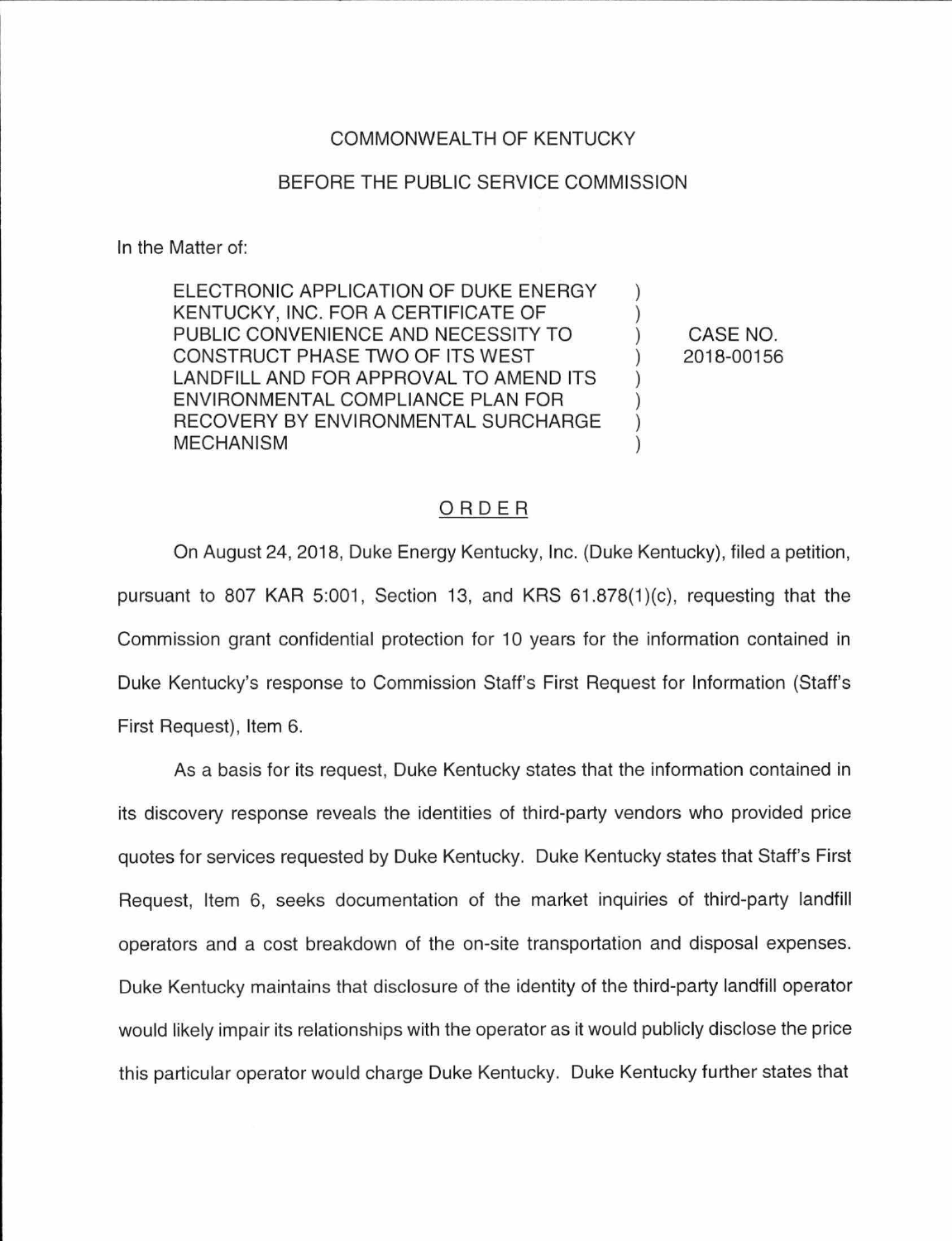keeping the identity of the potential vendor(s) confidential enables the company to release the cost information into the public record providing a transparent review process.

Having considered the petition and the material at issue, the Commission finds that the information contained in Duke Kentucky's response to Staff's First Request, Item 6, is generally recognized as confidential or proprietary; it therefore meets the criteria for confidential treatment and is exempted from public disclosure pursuant to 807 KAR 5:001, Section 13, and KRS 61.878(1)(c).

IT IS THEREFORE ORDERED that:

1. Duke Kentucky's petition for confidential protection for certain information contained in its response to Staff's First Request, Item 6, and as described herein, is granted.

2. The designated information contained in Duke Kentucky's response to Staff's First Request, Item 6, shall not be placed in the public record or made available for public inspection for 10 years or until further Order of this Commission.

3. Use of the material in question in any Commission proceeding shall be in compliance with 807 KAR 5:001, Section 13(9).

4. Duke Kentucky shall inform the Commission if the material in question becomes publicly available or no longer qualifies for confidential treatment.

5. If a non-party to this proceeding requests to inspect the material granted confidential treatment by this Order and the period during which the material has been granted confidential treatment has not expired, Duke Kentucky shall have 20 days from receipt of written notice of the request to demonstrate that the material still falls within the exclusions from disclosure requirements established in KRS 61 .878. If Duke Kentucky is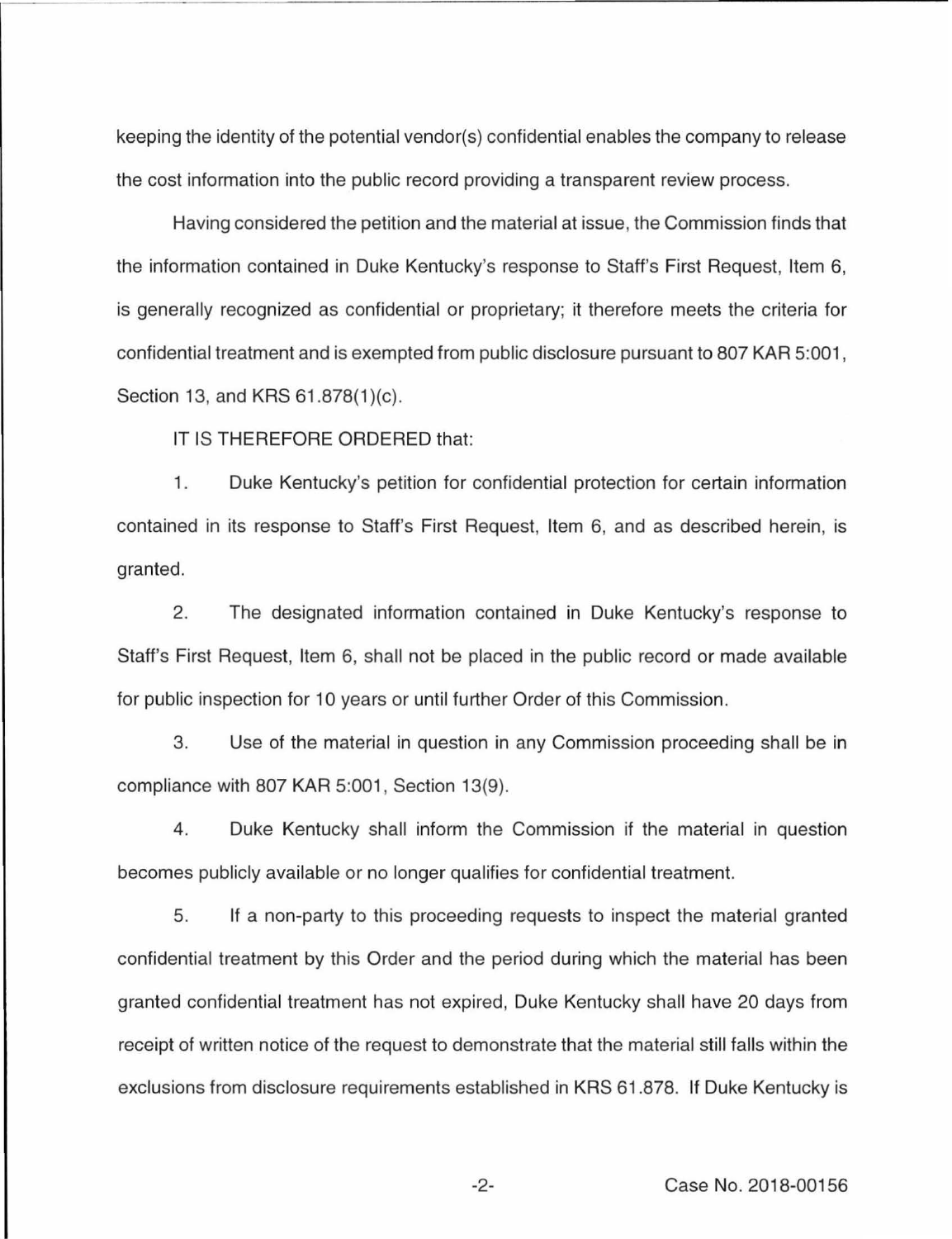unable to make such demonstration, the requested material shall be made available for inspection. Otherwise, the Commission shall deny the request for inspection.

6. The Commission shall not make the requested material available for inspection for 20 days following an Order finding that the material no longer qualifies for confidential treatment in order to allow Duke Kentucky to seek a remedy afforded by law.

## [REMAINDER OF PAGE INTENTIONALLY LEFT BLANK]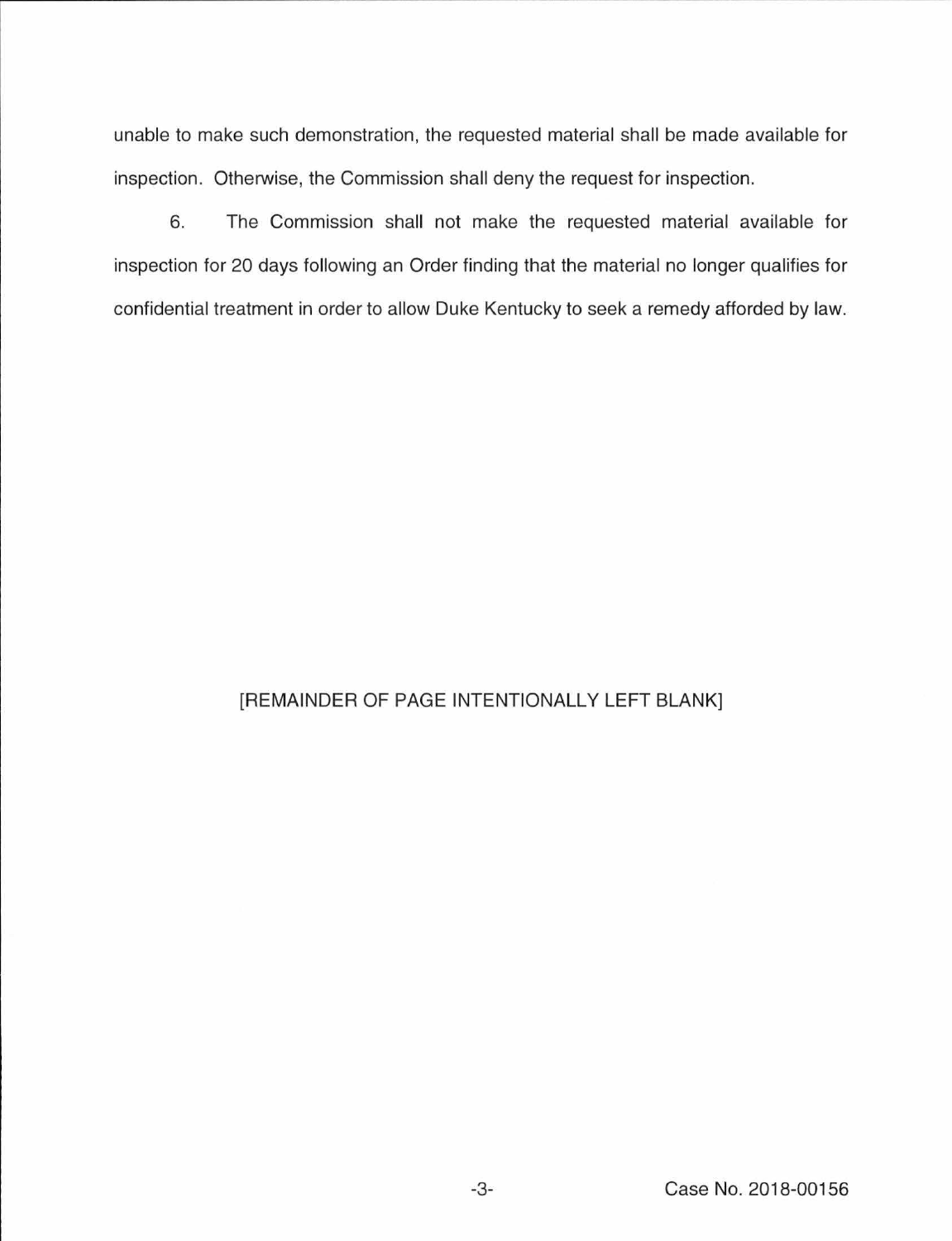By the Commission



 $\label{eq:3.1} \mathcal{S}^{(\text{max})} = \frac{\text{size}}{\text{size}} = -1.$ 

 $\begin{array}{ccc} \alpha & \beta & \beta \\ \alpha & \beta & \gamma \\ \beta & \delta & \delta \end{array}$ 

ATTEST:

Cleven R. Punse

Executive Director